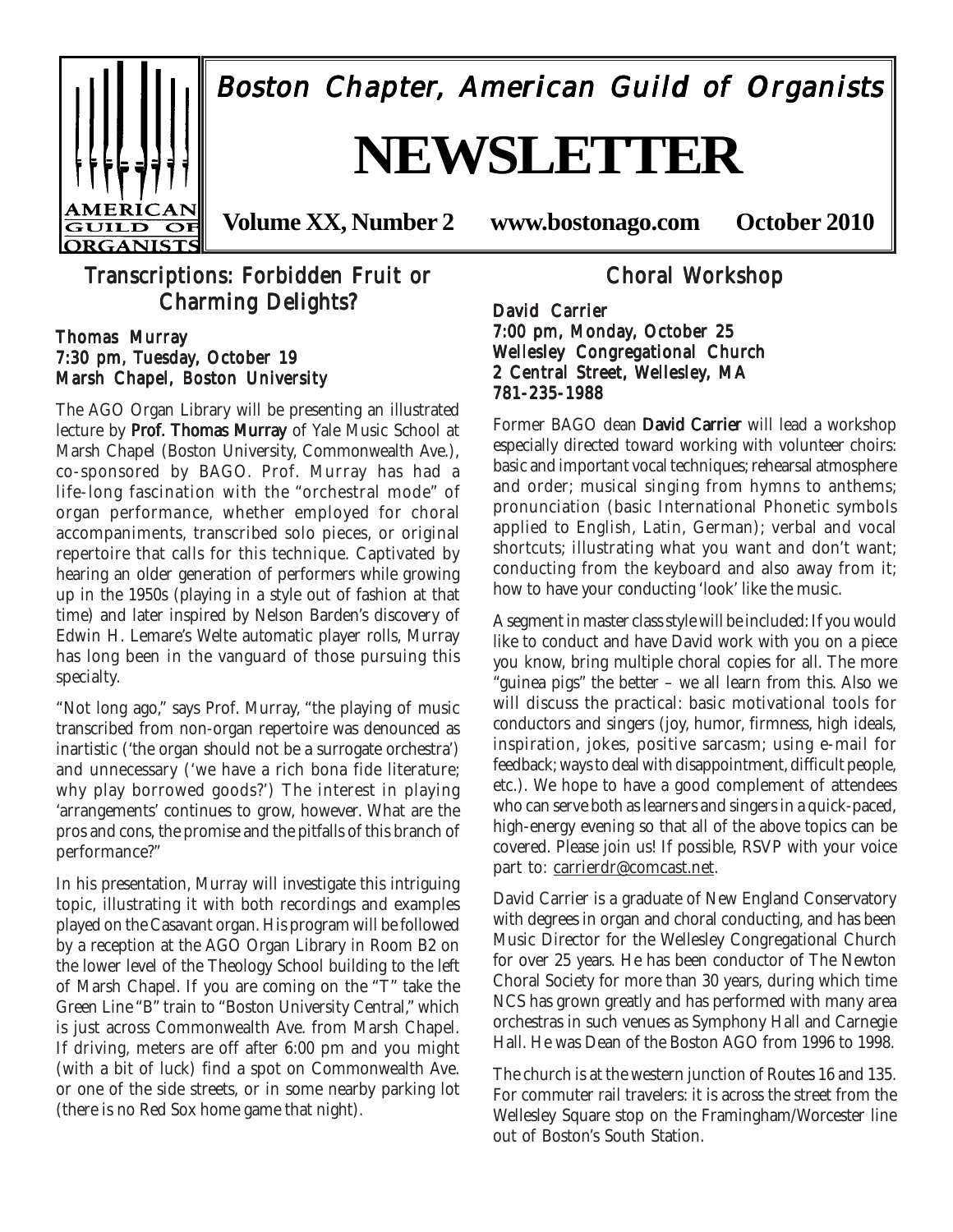### Dean's Message

Greetings to all Boston Chapter Members! I am indeed honored to have been asked to serve the Chapter again. But it feels so very, very different than it did when I was first elected Dean almost 20 years ago, after being on the executive committee for a decade. I was elected a member-at-large during Peggy Krewson's deanship and served as Recording Secretary under Lois Regestin, Jim Hejduk, and Nancy Granert. Dean Vicki Sirota then appointed me Chair of Professional Concerns (the old nomenclature) and co-chair of workshops for the 1990 National Convention with Ray Cornils. I was elected Sub-Dean during John Whiteside's term. I entered that office knowing first-hand all the committee members, the issues. So I did indeed hit the ground running and with a vision was able to lead effectively, thanks to the fabulous team of officers and committees we had.

And then—after serving 6 years as Regional Councillor and 18 consecutive years in guild office—I flopped down and dropped out! For the past decade I haven't even been a good Chapter member. I rarely attended any guild program (or any organ recital anywhere, for that matter.) Not being a convention lover by nature, I could finally avoid them (unless I was performing). Yes, I served a couple years on the Professional Development Committee, and I accepted nomination for national office three times. But I really sat happily sitting on the sidelines. I became totally wrapped up in my own job, my own personal life, my own hobbies. The Boston Chapter certainly didn't need me. After all, it's such a large chapter that I didn't think I would be missed. As long as I paid my dues, took out a Yearbook ad, gave to the annual fund, and thumbed through *TAO*, wasn't that enough? Then last spring came an unexpected request from Lee to help the Chapter out in a rather unusual election year. Did I want to run again? Not really sure, but without a good excuse, here I am. (What's the term, "reluctant" organist? Am I a "reluctant" dean? No, I'm grateful for being dragged out of my somewhat lonely comfort zone.)

I am on medical leave for knee replacement surgery through mid October. When I call the November executive committee meeting to order, I'll be hitting the ground limping, (literally and figuratively). Unlike the vibrant, confident Dean of '92, I'll feel more like Rip Van Winkle, rubbing his eyes after a very long sleep. I can guarantee that this year I will be relying on our officers and committees and the *many active members of the Chapter*—to keep the balls rolling. In the meantime, I'm profoundly grateful to Lee for continuing his leadership until I can step up.

*(continued on next page)*

### **Executive Committee Meetings**

7-9 pm, Church of the Advent, 30 Brimmer St, Boston. Charles MBTA Tuesday, November 9 Monday, January 10 Tuesday, March 1 Monday, June 6 Executive committee meetings are open to all Chapter members.

Newsletter of the Boston Chapter, American Guild of Organists Published 10 times a year, September-June.

Mailed at standard mail rates from Boston MA. Boston Chapter/AGO c/o Timothy Hughes, Membership Secretary 247 Washington St #24, Winchester MA 01890. Copyright © 2010, Boston Chapter, American Guild of Organists

#### *Boston Chapter AGO Officers 2010-2011*

| Dean                                                                         | Victoria Wagner                                |
|------------------------------------------------------------------------------|------------------------------------------------|
| <u>vwag@aol.com</u>                                                          | 978-369-4837                                   |
| Sub-Dean<br>dan.mckinley@ctr-anglican.org 978-774-3163                       | Dan McKinley                                   |
| Treasurer                                                                    | Kirk Hartung                                   |
| kbhartung@aol.com                                                            | 508-820-3440                                   |
| <b>Assistant Treasurer</b>                                                   | Joel Davidson                                  |
| JDavid3537@aol.com                                                           | 617-319-9615                                   |
| <b>Broadcasts</b>                                                            | Martin Steinmetz                               |
| cmsteinmetz@verizon.net                                                      | 781-235-9472                                   |
| Chaplain                                                                     | Rev. Todd Miller<br>617-527-2790               |
| Competitions                                                                 | David Baker                                    |
| $d$ gb137@mac.com                                                            | 617-367-4260                                   |
| Examinations                                                                 | Glenn Goda                                     |
| glenngoda1545@aol.com                                                        | 617-442-7079                                   |
| Library                                                                      | Barbara Owen                                   |
| <u>owenbar@juno.com</u>                                                      | 978-465-2068                                   |
| Membership Secretary                                                         | Timothy Hughes                                 |
| thughes56@comcast.net                                                        | 781-369-1905                                   |
| Membership Committee Judy Green<br>jlgreen@green-associates.com 617-482-3044 |                                                |
| Newsletter                                                                   | Jim Swist                                      |
| swist@comcast.net                                                            | 781-799-0286                                   |
| Organ Advisory                                                               | Richard Hill                                   |
| smhill42ne@earthlink.net                                                     | 508-238-6081                                   |
| Placement                                                                    | Janet Hunt                                     |
| janet.hunt@sjs.edu                                                           | 617-202-5241                                   |
| Professional Development                                                     | Charlene Higbe                                 |
| cthigbe@aol.com                                                              | 617-495-4518                                   |
| Recording Secretary                                                          | Nancy Timmerman                                |
| nstpe@hotmail.com                                                            | 617-266-2595                                   |
| Registrar                                                                    | Mark Slawson                                   |
| lmark.slawson@gmail.com                                                      | 617-835-5189                                   |
| <i>SPAC</i>                                                                  | Martin Steinmetz                               |
| cmsteinmetz@verizon.net                                                      | 781-235-9472                                   |
| <i>Substitutes</i>                                                           | Joshua T. Lawton                               |
| jtlawton@mac.com                                                             | 617-926-1042                                   |
| YOI                                                                          | Mary Sue Willie                                |
| cvmswillie@comcast.net                                                       | 978-369-2363                                   |
| sbudwey@hotmail.com                                                          | Stephanie Budwey                               |
| Auditors<br>rrbunbury@aol.com                                                | Richard Bunbury<br>617-596-6792<br>Terry Halco |
| terryhalco@gmail.com                                                         | 617-491-0766                                   |
| Region I Councillor                                                          | E. Lary Grossman                               |
| elg@bradygrossman.com                                                        | 413-247-9426                                   |
| District Convener                                                            | Robert Browne                                  |
| rbrowne1@capecod.net                                                         | 508-432-7238                                   |
| Webmaster                                                                    | Mark Nelson                                    |
| marknelson@cbfisk.com                                                        | 978-283-1909                                   |
|                                                                              |                                                |

*Executive Committee*

Mark Dwyer, Laura Jensen, Glenn Goda, Mark Nelson, Kathleen Adams, R. Harrison Kelton, Christian Lane, Nadia Stevens, Susan DeSelms, Elisabeth (Buffy) Gray, Carole Lawton, David Tierney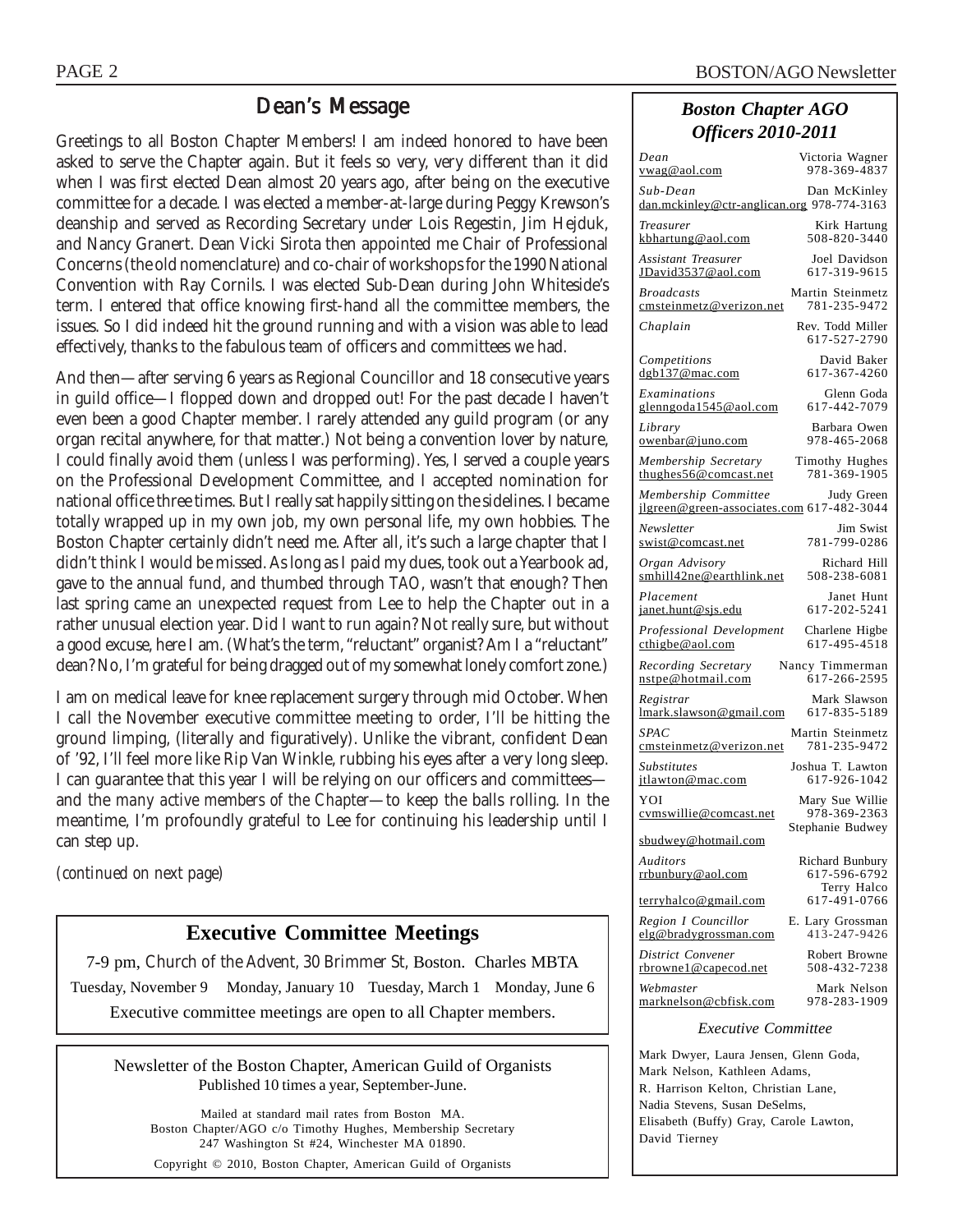### Dean's Message *(continued)*

On another note, I am delighted that Fr. Todd Miller, Rector of Newton's Trinity Church, will be our new Chaplain. He was trained as an organist at St. Olaf and is passionate about the power of music in worship. I am sure that we will benefit greatly from having him in our midst!

With humility, *-- Vickie Wagner, Dean*

### New Book by Barbara Owen

Chapter member Barbara Owen has released her lastest book:

#### *The Great Organ at Methuen - from Its Celebrated* **Arrival in 19th-century Boston to the Present**

This is the story of the catalytic instrument, known then and now as the Great Organ — its checkered history, and, perhaps most intriguingly, the varied and colorful cast of characters who conceived and financed it, built and rebuilt it, played it, made recordings on it, wrote about it, maintained it, rescued it from time to time, and continue to ensure that its voice continues to be heard.

Please visit www.organsociety.org/owen.pdf for further information.

### Pedals, Pipes and Pizza - October 16, 2010

Please gather up your young pianists/organ students and members of your Youth Choirs to join us at **Mission** Church (The Basilica of Our Lady of Perpetual Help) at 1545 Tremont Street to see, hear and play the historic Hutchings Organ and then to a smaller instrument (formerly owned by Max Miller). Our host, Glenn Goda, Director of Music and Organist will demonstrate the instruments after which we'll enjoy lunch provided by the Young Organists Initiative.

We begin at  $11:00$  am in the Church assisted by members of the YOI committee to talk about playing the organ and opportunities to audition for scholarships. This is an important way to 'grow more organists' and keep our art alive! Do encourage young people of all ages to attend with parents and teachers. No reservations needed.

There is on street parking or take the "T" to Brigham Circle. The church is easily identified by the twin towers visible from Huntington Avenue.

*-- Mary Sue Willie*

### WorcAGO – Central Mass Update

Greetings from your neighboring organ chambers in Worcester. We're working hard to rejuvenate our Worcester chapter with a set of initiatives we're calling "AGO 2.0" We're especially excited about our web site (visit us soon! www.WorcAGO.org) and our programs for the year.

The 2010-2011 program year consists of two parallel tracks: Our standard "monthly" chapter events, and a new feature this year: *First Monday Nights Open Console*. Our Boston brethren are heartily invited to one and all! Visit our web site for calendar details.

Our **Monthly Chapter Programs** will be including the following and more:

**Opening Festival Service** featuring a performance of Kodaly *Laudes Organi,* along with a pre-"concert" talk, a short homily from our chaplain Rev. Mr. Richard Jones, and an extended prelude (accessible pieces that all of us can welcome into our repertoire), festival postlude, and a social hour punch reception featuring tenor Richard Monroe performing "In Praise of the Pipe Organ, Broadway Style"

Fall Crawl in the Northampton area

So Now What Do I Do With My Feet?! - Workshop for beginning organists & pianists adjusting to play an organ

Bach Birthday Organ Concert

Organ+Plus+Instruments Concert

Lofty Technology 101: Workshop on how to easily incorporate "technology" (Web, E-mail, CDs, PDFs, MIDI, MP3s, Social Networking, etc.) into your church music program and also how *you* can take best advantage of all the resources the internet has to offer for the music world

Organ Duo Concert: Organ Music Duos & "Demonstrators" - Renea Waligora & Robin Dinda

Pedals, Pipes, and Pizza for students (as well as organenthusiasts). We're hoping to plant some seeds for budding young organists!

Our First Mondays Open Loft series will introduce attendees to the history and details of each instrument visited, hear a demo, and then open console to try out the instrument for yourself in an informal atmosphere. We begin the first Monday in October at Holy Cross and its magnificent Taylor and Boody instrument; then on to Our Lady of the Angels in November. Details on our web site.

Come visit soon. "Singcerely,"

*--Will Sherwood, Dean WorcAGO*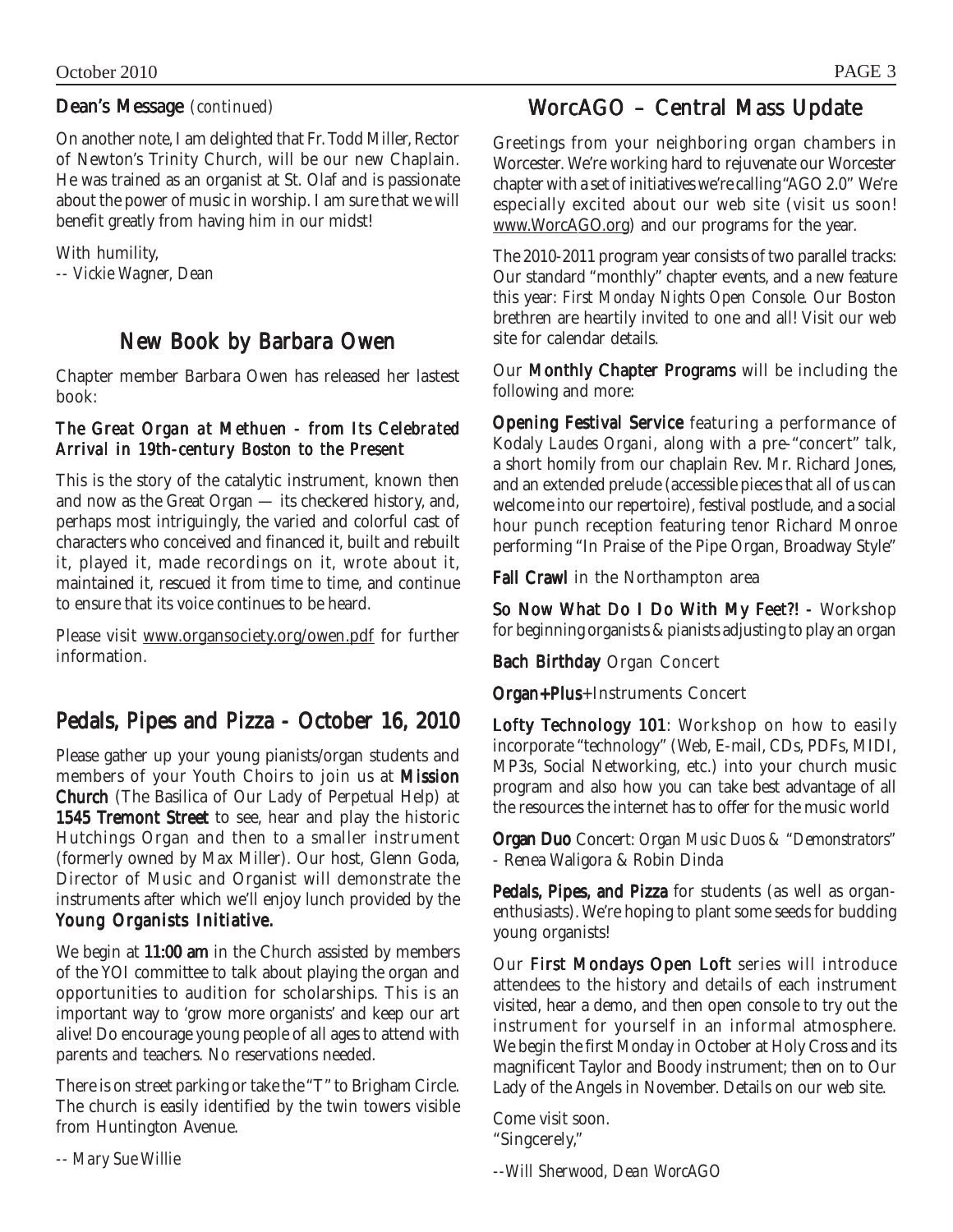### Youth pro Musica's Auditions for the 2010-2011 Season

Do you have a child, a relative, student or young neighbor who might like to sing with Youth pro Musica?

Auditions and Open Rehearsals are held this month at YpM's home at First Unitarian Society, 1326 Washington Street in West Newton on Tuesday, September 14, 21 and 28. Auditions are from 3-5 PM on all three dates.

Rehearsals for YpM Repertory Chorus for Girls grades 3-8 and Boys grade 3 to voice change are held Tuesdays, 6:00-7:30 pm.

Rehearsals for YpM High School Chorale for Girls grades 9-12 & Boys changed voices thru grade 12 are held Tuesdays, 7:45-9:15 pm

Youth pro Musica has been educating young people in musicianship and choral singing for over 30 years. This season, YpM will go on tour to Montreal, to join with Les Petits Chanteurs du Mont-Royal and perform at the Notre-Dame Basilica.

Please call 617-666-6087 for an audition appointment with music director Robert Barney. For more information about Youth pro Musica, please visit www.youthpromusica.org.

## 2011 Children's Choir Festival

The Fourth Annual Children's Choir Festival of the Southeastern New England Chapter of Choristers Guild will be held on Saturday, March 26, 2011, at First Parish in Norwood, Massachusetts. The festival, designed for children in Grades 3 to 8, will be led by Christine Noel, founder and artistic director of the Rhode Island Children's Chorus. The repertoire will include:

- ♦ *Come, Celebrate God's Gift of Music* (Patterson) Choristers Guild CGA1199
- ♦ "Kyrie" from *Messe Basse* (Fauré) (See www.cpdl.org)
- ♦ *Forty Days and Forty Nights* (Mayo-Adams) Choristers Guild CGA1175
- Jubilant Song (Lightfoot) Lorenz (# 1870393 at www.jwpepper.com)
- *Rejoice With Me!* (Wright) Choristers Guild CGA1076
- ♦ *Simple Song* (Bernstein) Boosey & Hawkes (#3148814 at www.jwpepper.com)

♦ *Hosanna, Loud Hosanna* (arr. Wright) – Choristers Guild (CGA1144)

Choir directors are invited to attend a free choral reading session at St. James Church, 185 Winter St., Haverhill, on Sunday, October 17, 1:30 p.m. to 3:00 p.m. Participating conductors will receive a free packet of music, including the above festival repertoire and several other seasonally appropriate music for children's choirs. For further information, please contact Michael Olbash at olbash@post.harvard.edu or (508) 359-2351, ext. 14.

### In Memoriam

#### Peter Stapleton, 1943-2010

Friends will be saddened to know of the death of Peter Stapleton on June 8, 2010. Multi-talented as an organist, author, and composer, Peter also pursued other interests in theology and teaching.

Peter grew up in Greenwich, CT. Early studies were with Claude Means in Greenwich, Gottlob Ritter and Helmut Walcha in Frankfurt, Germany and Bronson Ragan at Juilliard.

Peter graduated from Yale University with a double major in Music Theory and English. He studied organ with Charles Krigbaum while at Yale. He earned the Master of Arts in Teaching degree from Harvard, and Master of Theological Studies, from the Episcopal Divinity School.

He worked as a church musician at Episcopal and Christian Science churches in the Boston area, in Washington DC, and in California. His choral compositions, some of them commissioned, were published by GIA and Augsburg Press. He also composed for organ and piano.

An educator at heart, and interested always in the development of the professional church musician, Peter authored a book, *New Directions for a Musical Church*, concerning an experimental children's choir program. He also wrote articles for *TAO*, the *Journal of Church Music*, *Music Ministry*, *Pastoral Music*, and other music or education journals. For eleven years, he taught ESL (English as a Second Language) at Kanagawa University, Japan.

Peter's enthusiasm for life was unmistakable, his wit and infectious laugh memorable. He was also deeply thoughtful and searching and, for a time, alternated his "worldly" existence with periods of time spent in Episcopal or Buddhist retreat centers.

Rest in Peace, Friend.

--*Lois Regestein*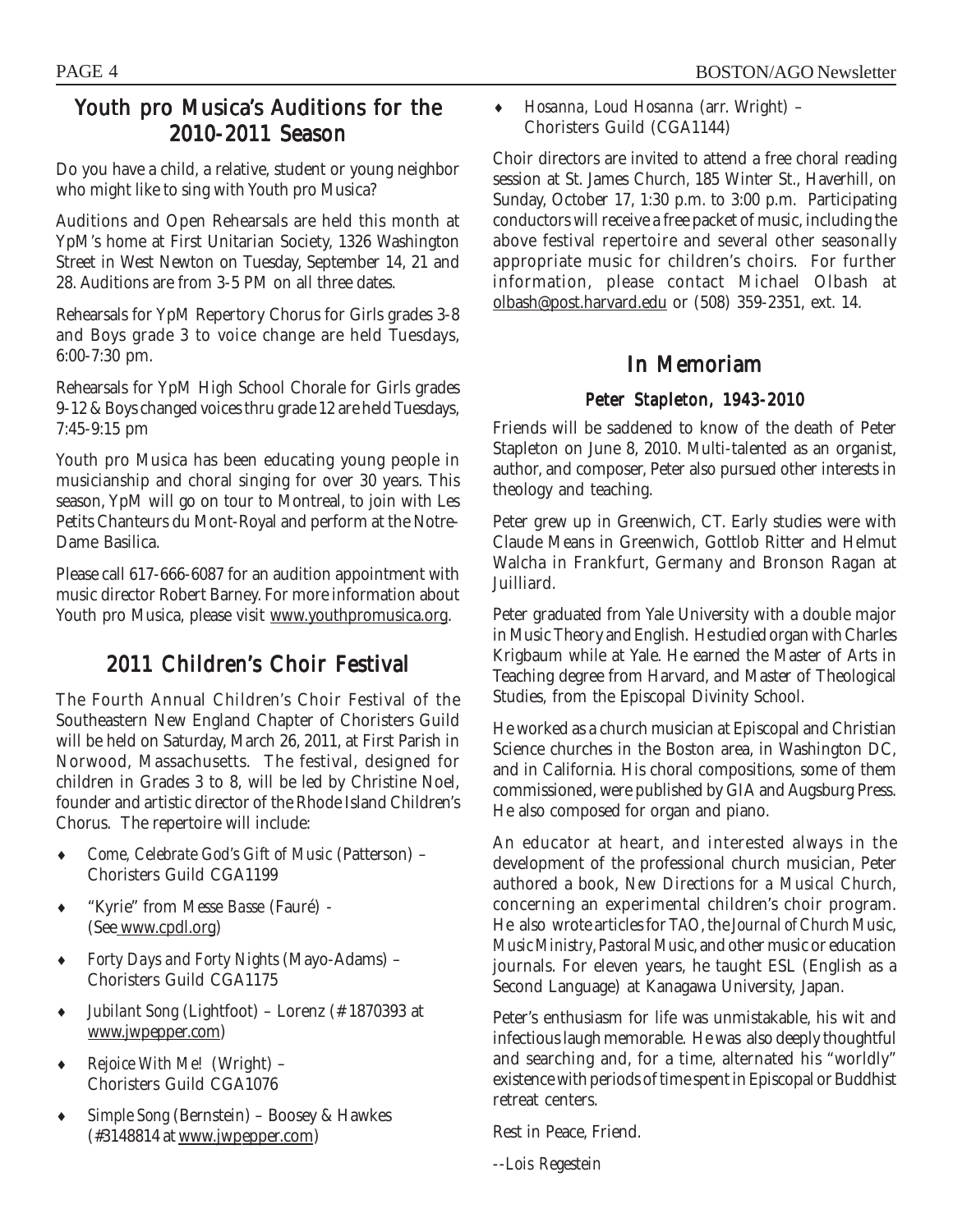### **BOSTON/AGO CONCERT CALENDAR**

#### Friday, October 1 12:15 pm

Peter Stoltzfus Berton, organ. Trinity Church, 206 Clarendon St, Boston. 617-536-0944 Don \$5 **h** 

#### Saturday, October 2 7:00 pm

Scott Perkins, tenor & saxophone; Brett Judson, organ & piano; Lars Gjerde, organ, jazz piano: Eclectic church music. United Parish of Brookline, 210 Harvard St, Brookline MA. EncoreMusicCreations.com Donation

#### 8:00 pm

Duo Maresienne: 18th century Italian music for viol & lute: Corelli, Zamboni, Fontinelli, Mascitt, Antoniotti, Zuccari. Lindsay Chapel, First Church Congregational, 11 Garden St, Cambridge. 617-776-0692 \$22/17 season passes available

#### Sunday, October 3 2:30 pm

Jonas Nordwall, organ. Shanklin Music Hall, Groton MA. EMCATOS.org

#### 3:00 pm

Duo Maresienne. *See Saturday, October 2 at 8:00 pm.* Somerville Museum, Central St at Westwood Rd, Somerville MA. 617-666-9810 \$17/12

#### 4:00 pm

Christ Church Evensong Choir (Forster, *dir/org*): Choral Evensong: Karg-Elert, Byrd, Webster, Callahan, Elgar, Howells. Christ Church, Zero Garden St, Cambridge. 617-876-0200 Donation h ccambridge.org

#### 5:00 pm

Choir of Christ the Redeemer (McKinley, *org/dir*): Choral Evensong: Ayleward, Davies, Purcell, Stanford. Christ the Redeemer Anglican Church, 188 Elliott St, Danvers MA. Donation

### Tuesday, October 5 12:15 pm

Emmanuel Hocdé, organ: Bach, Mendelssohn, Fauchard. King's Chapel, 58 Tremont St, Boston. 617-868-8658 Donation \$3 h

#### 7:30 pm

Gunter Kennel, organ. Basilica of Sts Peter & Paul, 122 Ash St, Lewiston ME. 207-777-1200 x217 Donation

#### Wednesday, October 6 7:00 pm

Gunter Kennel, organ. South Parish Congregational Church, 9 Church St, Augusta ME. 207-942-6941

#### Thursday, October 7 12:15 pm

William Parks, organ: Bach *P & F in A minor,* BWV 543; Widor *Pastorale & Finale* from Symphony No. 2, Op. 13. Tremont Temple Baptist Church, 88 Tremont St, Boston. 617-523-7320 Donation

#### 7:00 pm

Boys of St Thomas Choir School (Scott, *dir*; Teardo, *org*): English cathedral music. Church of the Advent, 30 Brimmer St, Boston. Reception follows. 617-523-2377 x41 Donation theadvent.org **h** 

#### Friday, October 8 12:15 pm

Christian Lane, organ. Trinity Church, 206 Clarendon St, Boston. 617-536-0944 Donation \$5 h

#### 8:00 pm

Gunter Kennel, organ: Bach, Bruhns, Scheidemann, Muffat, Buxtehude, Bach, Mendelssohn. Old West Church, Boston MA. 617-739-1340 \$20/10, \$15 OWOS oldwestorgansociety.org h

#### Saturday, October 9 8:00 pm

### Exsultemus:

The Italian Madrigals of Palestrina.

University Lutheran Church, 66 Winthrop St, Cambridge. 857-998-0219 \$15,25,35 -\$5 sts, srs

#### Sunday, October 10 1:30 pm

Hilary Anne Walker, mezzo-soprano; James Onstad, tenor; Paul Cienniwa, harpsichord: Bach, Purcell, Monteverdi, Strozzi. First Church in Boston, 66 Marlborough St, Boston.  $\blacksquare$ firstchurchbostonmusic.org \$15/10

#### 3:00 pm

Exsultemus: The Italian Madrigals of Palestrina. First Lutheran Church of Boston. 299 Berkeley St, Boston. 857-998-0219 \$15,25,35 -\$5 sts, srs

#### 4:00 pm

David Dahl, organ. St Barnabas Episcopal Church, Main & High Sts, Berlin NH. 603-326-3242 Donation h

#### 7:00 pm

Gunter Kennel, organ. Old South Presbyterian Church, Federal St, Newburyport MA. 978-465-2068 Donation

#### Tuesday, October 12 12:15 pm

Alan Weiss, flute; Heinrich Christensen, organ: Bach, Delibes, Telemann. King's Chapel, 58 Tremont St, Boston. 617-868-8658 Donation \$3 h

### Thursday, October 14

### 12:15 pm

William Parks, organ: Bach *P & F in C major,* BWV 545; Wammes *Miroir;* Bédard *Festive Toccata.* Tremont Temple Baptist Church, 88 Tremont St, Boston. 617-523-7320 Donation

#### Friday, October 15 12:15 pm

Heinrich Christensen, organ. Trinity Church, 206 Clarendon St, Boston. 617-536-0944 Donation \$5 h

#### Saturday, October 16

#### 8:00 am to 4:30 pm

Pipe Organ Tour of Blackstone Valley Southeastern Mass AGO. 508-238-6081

#### 3:00 pm

Stile Antico, vocal ensemble: Byrd, Josquin, Sheppard, Schütz, Lassus, others. St Paul Church, Bow & Arrow Sts, Cambridge. 617-661-1812 or **BEMF**.org **h** 

#### 11:00 am

YOI Pedals, Pipes and Pizza. Mission Church, 1545 Tremont St, Boston. **h** 

### Sunday, October 17

#### 1:30 to 3:00 pm

Choral reading session for (children's) choir directors. St James Church, 185 Winter St, Haverhill MA. 508-359-2351 x14 Free

#### 3:00 pm

The Seraphim Singers (Lester, *dir;* Christensen, *org*): "The Romantic Legacy" Rheinberger, Mendelssohn, Brahms, Harris, Howells, Nestor, Woodman. Mission Church, 1545 Tremont St, Boston. 617-926-0126 \$20/10 h

#### 3:30 pm

LiveARTS String Quartet: Haydn, Shostakovich, Mendelssohn. Meeting House of the First Universalist Society, 262 Chestnut St, Franklin MA. \$15/10, \$5 music sts, < 12 free 25% discount for all 4 concerts 508-520-9238 liveartsinfo@gmail.com

#### 4:00 pm

Harry Huff, organ. St John's Episcopal Church, 48 Middle St, Gloucester MA. 978-283-1708 \$15/10 **h** 

#### 5:00 pm

King's Chapel Choir & Soloists; El Dorado Consort of Viols (Christensen, *dir*): Byrd, Tallis, Gibbons, Purcell. King's Chapel, 58 Tremont St, Boston. 617-868-8658 Don \$15/10 kings-chapel.org  $\blacksquare$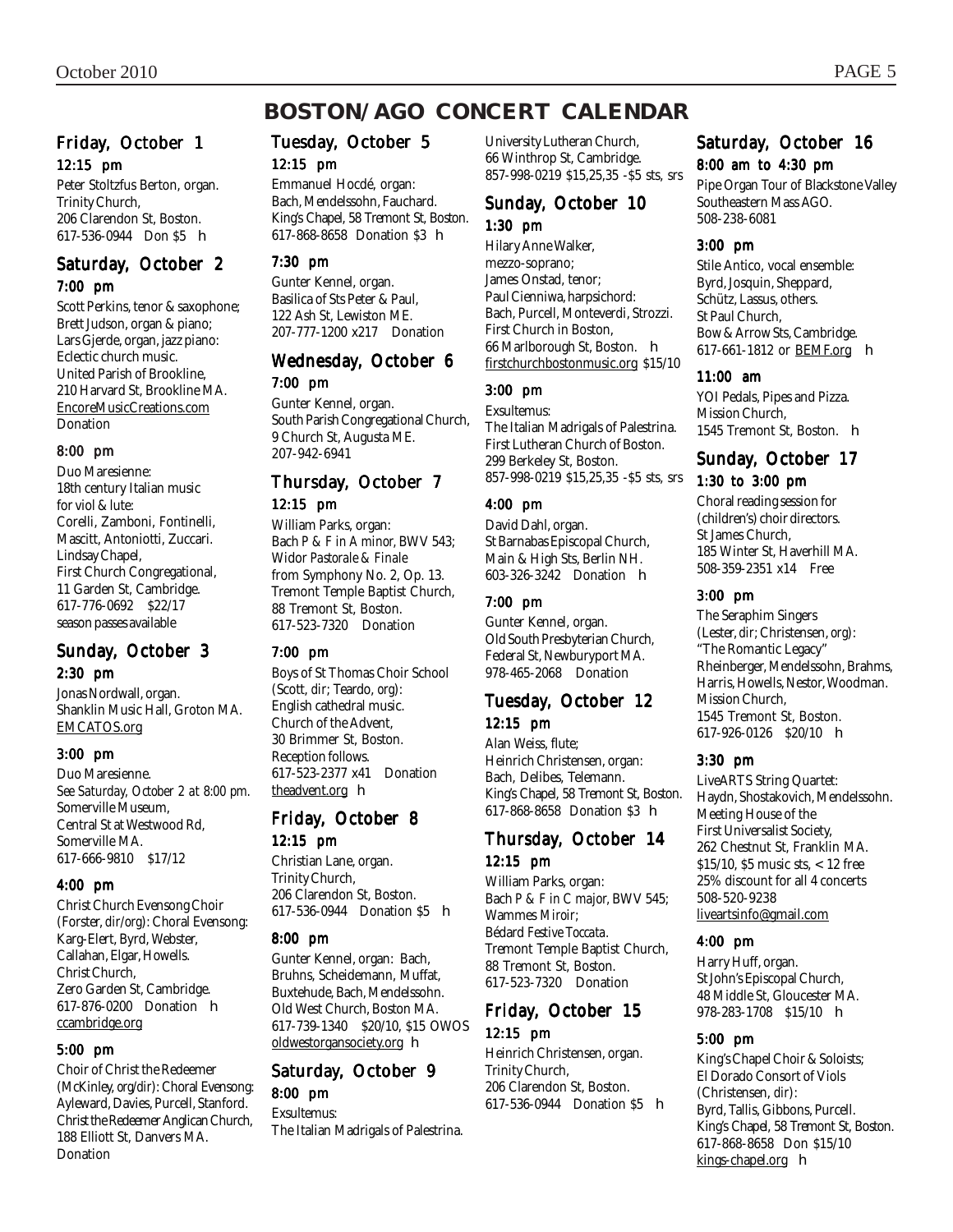### Tuesday, October 19 12:15 pm

Kristine Vestergaard, oboe; Hugo Jensen, organ: Grønbech, Nørholm, Møller. King's Chapel, 58 Tremont St, Boston. 617-868-8658 Donation \$3 h

#### 7:30 pm

BAGO program:Thomas Murray: Illustrated lecture: Transcriptions. Reception at AGO Library, Rm 2B. Marsh Chapel, Boston University, 735 Comm Ave, Boston.

#### Thursday, October 21 12:15 pm

William Parks, organ: Rheinberger *Sonata No. 4 in A minor,* Op. 98 ("Tonus Peregrinus") Tremont Temple Baptist Church, 88 Tremont St, Boston. 617-523-7320 Donation

#### 12:15 pm

Peter Sykes, harpsichord. First Church Boston, 66 Marlborough St, Boston. 617-267-6730 Donation h

### Friday, October 22

12:15 pm

Stuart Forster, organ. Trinity Church, 206 Clarendon St, Boston. 617-536-0944 Donation \$5 h

#### 8:00 pm

Musicians of the Old Post Road; Kristen Watson, soprano: Handel, Gasparini, Bononcini, Corelli, Cesarini, Lulier. First Parish Church, 327 Concord Rd, Sudbury MA. 781-466-6694 \$25/20, 7-17 free

#### 8:00 pm

Paul Jacobs, organ: Berj Zamkochian Memorial Recital: Bach, Boulanger, Reger, Liszt. Methuen Memorial Music Hall, 192 Broadway, Methuen MA. www.MMMH.org \$20/5

#### 8:00 pm

Schola Cantorum of Boston (Jodry, *dir*): Byrd *Mass for Four Voices,* Cantiones Sacrae, 1589; Tomkins anthems & motets. Church of St. John the Evangelist, 35 Bowdoin St, Boston. \$25/20/8 401-274-5073

### Saturday, October 23 8:00 pm

Musicians of the Old Post Road. Emmanuel Church, 15 Newbury St, Boston. *See Friday, October 22 at 8:00 pm.*

#### 8:00 pm

Musica Sacra (Beekman, *dir*): Rutter *Requiem,* Schütz *Musikalische Exequien.* First Church Congregational, 11 Garden St, Cambridge. 617-349-3400 or musicasacra.org  $$15 - $40$  h

#### 8:00 pm

Schola Cantorum of Boston. *See Friday, October 22 at 8:00 pm.* St Joseph's Church, 86 Hope St, Providence RI.

#### Sunday, October 24 3:00 pm

Brett Maguire, organ. College of the Holy Cross, St. Joseph Memorial Chapel, One College Street, Worcester MA. 508-793-2296 Free h

#### 3:00 pm

Mark Slawson, organ; Doug Wauchope, trombone: Bach, Vivaldi, Schumann, Weber, Eben, Hidas, Gershwin. Second Parish Unitarian Universalist, 685 Main St, Hingham MA. 781-749-1671 \$10

#### 4:00 pm

46th Annual Choir Festival, (Koebele, *dir*): "Songs From The Heart" Gordon Memorial Chapel, Gordon College, Wenham MA. 781-643-6597 Donation h

#### 4:00 pm

Schola Cantorum of Boston. *See Friday, October 22 at 8:00 pm.* Emmanuel Church, 42 Dearborn St, Newport RI.

#### 4:30 pm

Gail Archer, organ: Prelude Recital: Messiaen. 5:00 pm Solemn Evensong & Benediction. Choir of the Church of the Advent (Dwyer, *dir;* Wood, *dir/org*): Smith, Heredia, Palestrina, Byrd. Church of the Advent, 30 Brimmer St, Boston. 617-523-2377 x41 Donation h

#### Monday, October 25 7:00 pm

BAGO program: Choral Workshop with David Carrier. Wellesley Congregational Church, 2 Central St, Wellesley MA.

#### Tuesday, October 26 12:15 pm

Karl Henning, clarinet; Heinrich Christensen, organ: Henning (favorite works). King's Chapel, 58 Tremont St, Boston. 617-868-8658 Donation \$3 h

#### Wednesday, October 27 12:15 pm

Richard Hill, organ: Telemann, Bach, Smart, Willan, Mulet, Vierne. Unity Church, 13 Main St, North Easton MA. 508-238-6081 Free h

#### Thursday, October 28 12:15 pm

William Parks, organ: Bach *T & F in D minor,* BWV 565; Boëllmann *Toccata* from *Suite Gothique,* Op. 25. Tremont Temple Baptist Church, 88 Tremont St, Boston. 617-523-7320 Donation

#### 12:15 pm

Lee Ridgway, harpsichord. First Church Boston, 66 Marlborough St, Boston. 617-267-6730 Donation h

#### Friday, October 29 12:15 pm

Brandon Santini, organ. Trinity Church, 206 Clarendon St, Boston. 617-536-0944 Don \$5 h

#### 7:00 pm

Brian Jones, organ: Halloween Organ Concert, full of surprises! Refreshments & games follow. Trinity Episcopal Church, 26 White St, Haverhill MA. Free

#### 7:30 pm

Tom Trenney, organ, accompanies silent film *Speedy* with Harold Lloyd. Kostume Kontest at 7:00 pm. Merrill Auditorium, 20 Myrtle St, Portland ME. foko.org \$17/10, <12 free Srs, AGO \$2 off / 20+ 10% off

#### 7:45 pm

William Parks, organ: Nosferatu: *A Symphony of Horror* Silent Movie with Organ Accomp. Still River Meeting House, 215 Still River Rd, Harvard MA. 978-456-8285 Donation

### Saturday, October 30

#### 10:30 am

"Prinzipal Peter", a story for children & parents about the organ. Luncheon follows. First Lutheran Church, 299 Berkeley St, Boston. 617-283-1905 Free

#### 1:00 pm to 3:00 pm

Improvisation Masterclass with Sietze de Vries. First Lutheran Church, 299 Berkeley St, Boston. 617-283-1905 by October 20. \$50 participants, \$10 general public

#### Sunday, October 31 4:00 pm

Reformation Celebration Service. Prelude at 3:30 pm. First Lutheran Church, 299 Berkeley St, Boston. 617-283-1905 Free

#### Midnight

Mark Steinbach, organ: Bach, Grieg, Heiller, Messaien, others. Sayles Hall, Brown University, Providence RI. 401-863-2344 Free **h** 

#### Monday, November 1 11:00 am

Peter Sykes: lecture-demonstration: "The Clavichord: from Renaissance to Romantic" Museum of Fine Arts (Boston) Musical Instruments Gallery. Free with Museum admission.

#### Thursday, November 4 12:15 pm

Andrus Madsen, harpsichord. First Church Boston, 66 Marlborough St, Boston. 617-267-6730 Donation h

#### Friday, November 5 12:15 pm

Brian Jones, organ. Trinity Church, 206 Clarendon St, Boston. 617-536-0944 Don \$5 h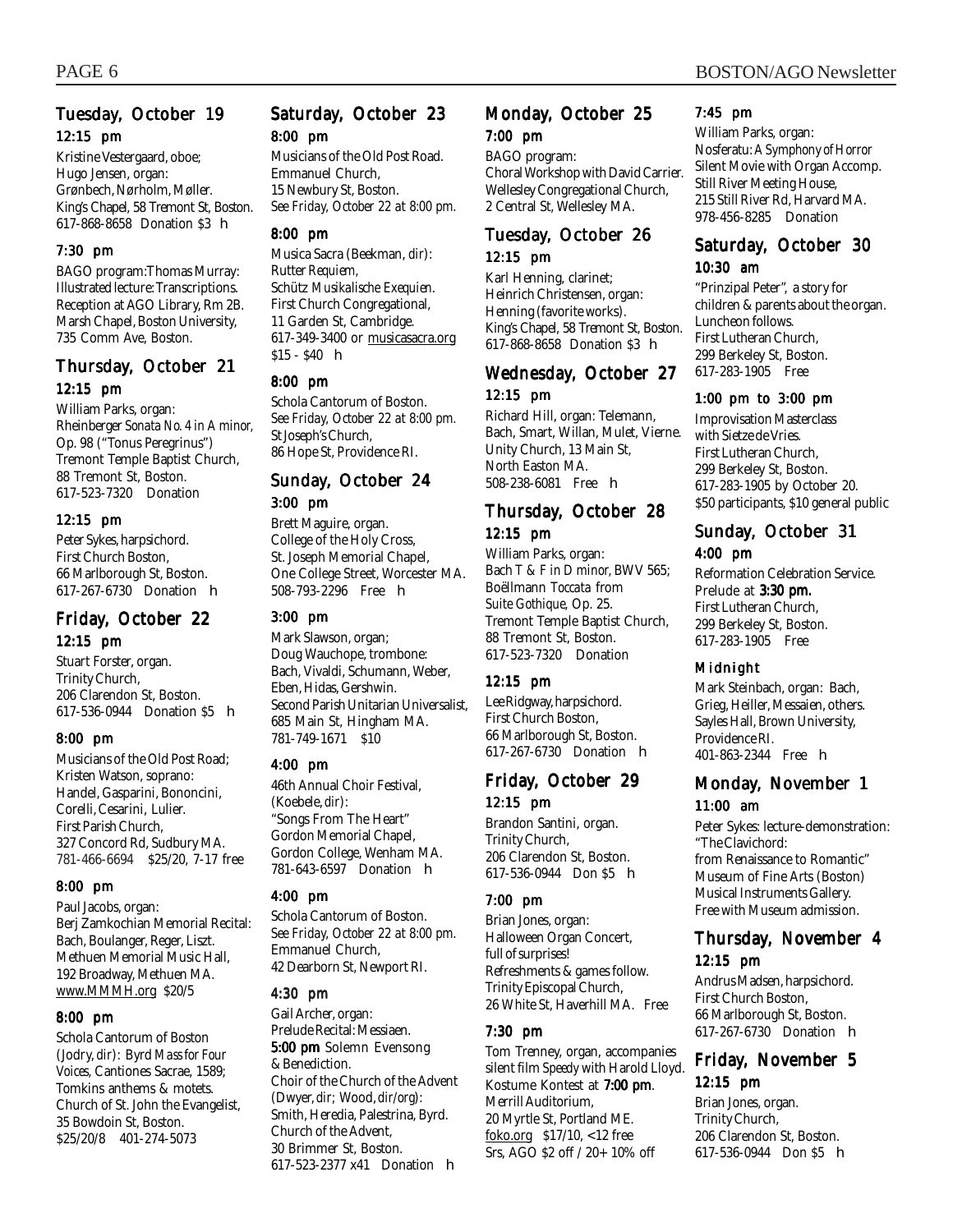#### Sunday, November 7 4:00 pm

Christ Church Evensong Choir (Forster, *dir/org*): Choral Evensong: Franck, Howells, Baldwin, Bairstow, Byrd, Langlais. Christ Church, Zero Garden St, Cambridge. 617-876-0200 Donation h ccambridge.org

#### 5:00 pm

Choir of Christ the Redeemer (McKinley, *dir/org*): Choir Requiem Eucharist: Victoria *Requiem à 6.* Christ the Redeemer Anglican Church, 188 Elliott St, Danvers MA. Donation

#### Thursday, November 11

#### 12:15 pm

Paul Cienniwa, harpsichord. First Church Boston, 66 Marlborough St, Boston. 617-267-6730 Donation h

#### Friday, November 12 12:15 pm

Doug Major, organ. Trinity Church, 206 Clarendon St, Boston. 617-536-0944 Don \$5 h

#### Sunday, November 14 3:00 pm

Jeffrey Wood, organ. College of the Holy Cross, St. Joseph Memorial Chapel, One College Street, Worcester MA. 508-793-2296 Free h

#### 3:30 pm

Renaissonics quartet (Tyson, *dir*). Meeting House of the First Universalist Society, 262 Chestnut St, Franklin MA. \$15/10, \$5 music sts, < 12 free 25% discount for all 4 concerts 508-520-9238 liveartsinfo@gmail.com

#### Thursday, November 18 12:15 pm

Akiko Enoki Sato, harpsichord. First Church Boston, 66 Marlborough St, Boston. 617-267-6730 Donation h

### Friday, November 19 12:15 pm

Stephen Kalnoske, organ. Trinity Church, 206 Clarendon St, Boston. 617-536-0944 Don \$5 h

#### Saturday, November 20 2:30 pm

Rosemary Bailey, organ. Knight Auditorium, Babson College, Wellesley MA. EMCATOS.org

#### Sunday, November 21 2:30 pm

Rosemary Bailey, organ. Shanklin Music Hall, Groton MA. EMCATOS.org

#### 3:00 pm

Olav Chris Henriksen, guitars: Coupa, Buckley, Holland, Bickford, Lang, Tampa Red, others. Somerville Museum, Central St at Westwood Rd, Somerville MA. 617-666-9810 \$17/12

Friday, November 26 12:15 pm James D Wetzel, organ. Trinity Church,

206 Clarendon St, Boston. 617-536-0944 Don \$5 h

#### Sunday, November 28 3:00 pm

St Paul Parish Adult Choir (Lester, *dir*; Swist, *org*): Advent Service of Lessons & Carols. St Paul Church, Bow & Arrow Sts, Cambridge. 617-491-8400 Donation h

#### 5:00 pm

Gabriela Diaz & Katherine Winterstein, violins: "Per due Violini": Bach *Double Concerto,* Vivaldi *Concerto in A minor,* Mozart *Fantasia in F minor.* King's Chapel, 58 Tremont St, Boston. 617-868-8658 Don \$15/10 h

### Next Deadline: October 8 for November 2010 Issue

Please send all notices, news, and articles to:

Jim Swist, 34 Jason Street #2, Arlington MA 02476 Or e-mail to swist@comcast.net (please no phone calls) (inline mail text or .doc/.pdf file attachment)

Include: day, date, time, brief description of program, location, address, phone number, price (or donation/free), and whether handicap-accessible.

### Yearbook Advertising Coordinator Needed

We are still looking for an Advertising Coordinator for the Yearbook. Yearbook advertising helps offset the production costs of the book, and is thus very important; however, it is not a difficult or timeconsuming task – most of the hard work of assembling the Yearbook is done by the Editor, Publisher, and Membership Secretary. All we are asking of the advertising co-ordinator is (at most) a few hours a week, mainly in the summer.

Please contact the Editor or outgoing Dean Lee Ridgway if you are interested.

## Christ Church Cambridge, New CD

Christ Church Cambridge will be releasing its first-ever CD in October. It is a compilation of live recordings from the Evensong Choir's tours to Washington National Cathedral plus St. Thomas and St. John the Divine in New York. The CD will be a fundraiser for the choir's tour to England next spring.

For more information, please contact music director Stuart Forster at 617-876-0200 or stuart.forster8@verizon.net.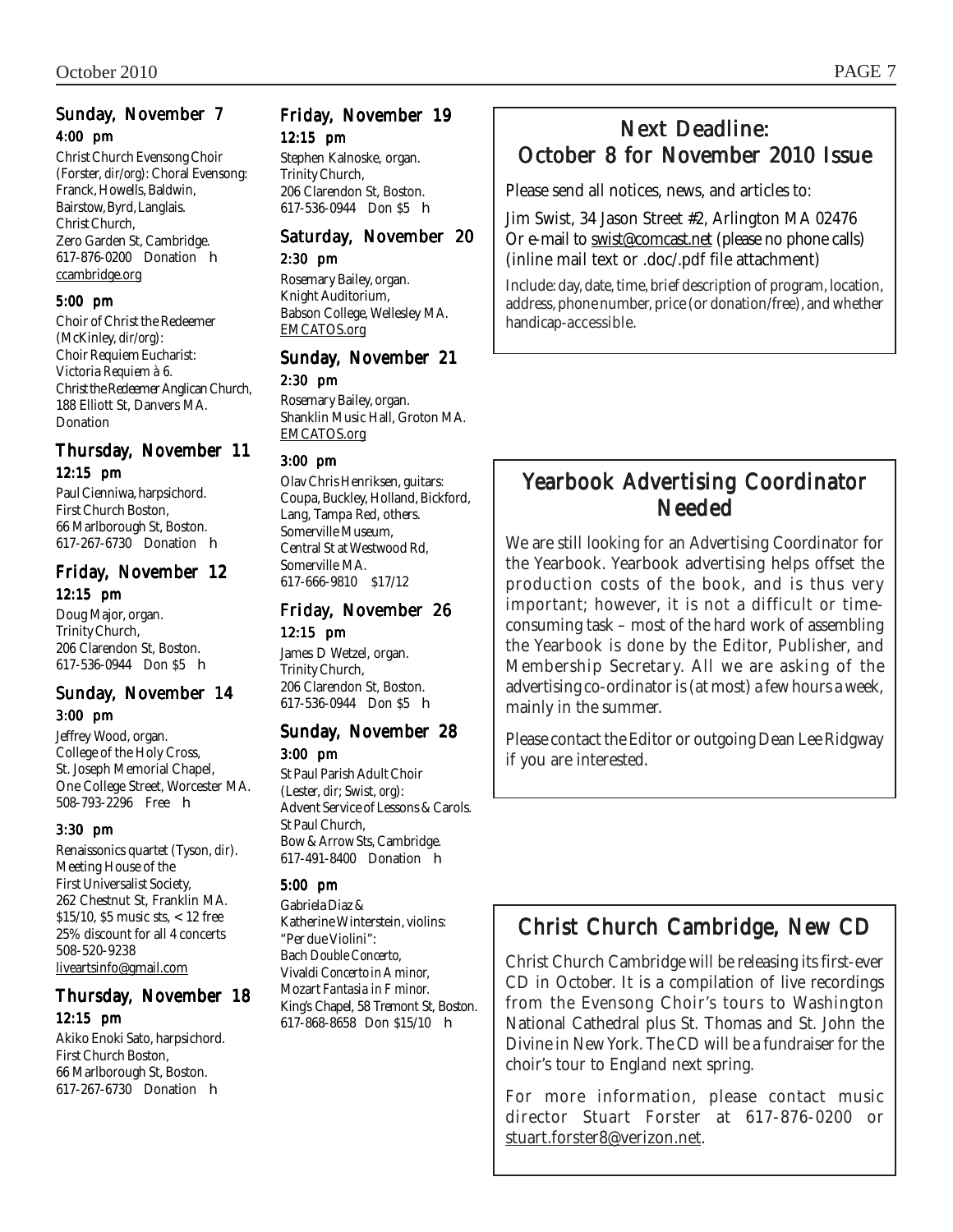╞

#### AGO Boston Chapter Substitute List UPDATED September 2010

| Name                       | Phone                                    | E-mail                                | From/                                        | Denominations        | Available             | Available          |
|----------------------------|------------------------------------------|---------------------------------------|----------------------------------------------|----------------------|-----------------------|--------------------|
| ALCOMBRIGHT, Matthew       | 413.652.1348                             | matt.alcombright@gmail.com            | Driving radius<br>Boston $+30$ mi.           | Comfortable w/<br>RC | Sundays?<br>P.M. only | as Interim?<br>Yes |
| <b>AUNER, Edith</b>        | (c) 617.909.3842                         | Edith.Auner@tufts.edu                 | $Medford + 10 mi$ . preferred                | $E$ (open to         | Yes                   | No                 |
|                            | (h) 781.777.2376                         |                                       |                                              | others)              |                       |                    |
| <b>BERMANI</b> . Eric      | 508.876.9911                             | StCatherinemusic@aol.com              | New England                                  | <b>ALL</b>           | P.M. only             |                    |
| BROMS, Edward A.           | 617.548.3974                             | ebroms@diomass.org                    | New England                                  | <b>ALL</b>           | No                    | No                 |
| <b>BUDWEY, Stephanie</b>   | $(c)$ 508.245.2758                       | sbudwey@hotmail.com                   | Boston $+50$ mi.                             | ALL but T            | No                    | No                 |
| <b>BULL</b> , Charles      | 978.264.1972                             | chrbull2855@comcast.net               | $Action + 15 mi.$                            | <b>ALL</b>           | Yes                   | Yes                |
| CARSON, Laurence           | (h) 617.451.0822<br>$(w)$ 781.235.0034   | laurence.carson2@verizon.net          | <b>Boston</b>                                | <b>ALL</b>           | No.                   |                    |
| CHILTON, Ginny             | 540.333.1176                             | ginny.chilton@gmail.com               | Boston                                       | ALL                  | Yes                   | Yes                |
| COOMAN, Carson             | 617.285.2577                             | carson@carsoncooman.com               | Cambridge/Boston                             | <b>ALL</b>           | Yes                   | Yes                |
| COVELL, Wendy              | 617.731.3726                             | wendycove@verizon.net                 | <b>MBTA</b> from Boston                      | <b>ALL</b>           | Yes                   | No                 |
| DeCUSATI, Claire           | $(h)$ 781-582-8722<br>$(c)$ 781-291-9188 | decusati@verizon.net                  | Greater Boston and points<br>south & west    | <b>ALL</b>           | Yes                   | Yes                |
| DUERR, Cheryl              | 781.860.8893                             | clduerr@verizon.net                   | Greater Boston                               | ALL                  | Yes                   | Yes                |
| DUGAS, Neil                | 617.661.2061                             | n-dugas@comcast.net                   | Boston $+40$ mi.                             | ALL                  | Yes                   | No                 |
| FANTASIA, Philip           | 508.359.4634                             | pmfantasia@mindspring.com             | Medfield                                     | <b>ALL</b>           | Yes                   |                    |
| FLUMMERFELT, Jane          | (h) 781.734.0327<br>(c) 617.875.9310     | j.flummerfelt@comcast.net             | Unrestricted driving radius                  | <b>ALL</b>           | Yes                   | Yes                |
| FLYNN, Greg                | 617.730.9377                             | grgrflynn@gmail.com                   | <b>Boston</b>                                | ALL                  | Yes                   | Yes                |
| FRENCH, Diane              | 508.309.4876                             | dafrsf@earthlink.net                  | Ashland/Framingham $+30$ mi.                 | <b>ALL</b>           | Yes                   | Yes                |
| FUNG, Teresa               | 781.575.0408                             | fung@simmons.edu                      | Canton                                       | ALL                  | Yes                   | Yes                |
| GAARD, Sheldon             | $(c)$ 207.242.3412                       | the harpistetc@msn.com                | New England                                  | ALL                  | Yes                   | Yes                |
| GALIÉ, Kevin               | 617.427.2342                             | KevinJNGalie@gmail.com                | Eastern MA                                   | <b>ALL</b>           | No                    | Yes                |
| GODA, Glenn                | (h) 617.442.7079<br>$(w)$ 617.445.2600   | glenngoda1545@aol.com                 | Roxbury                                      | <b>ALL</b>           | No                    |                    |
| <b>GRUNDEEN</b> , Paulette | (h) 978.623.7031<br>$(c)$ 978.806.5244   | pgrundeen@gmail.com                   | Andover $+40$ mi.                            | ALL                  | Yes                   | Yes                |
| GUSTAFSON, Karin J.        | 508.879.7262                             | KJGustafson@verizon.net               | W&S of Boston                                | P, E, L              | Yes                   |                    |
| GUZASKY, G. Fredrick       | 781.420.6880                             | fredboston@msn.com                    | Boston $+50$ mi.                             | <b>ALL</b>           | Yes                   | Yes                |
| HALCO, Terry               | 617.491.0766                             | terryhalco@gmail.com                  | Boston $+30$ mi.                             | ALL                  | Yes                   | Yes                |
| <b>HENRY, Colleen</b>      | (h) 781.305.3565<br>$(c)$ 339.368.0442   | cbhkeys@yahoo.com                     | Boston $+25$ mi.                             | ALL                  | No                    | No                 |
| HOGAN, Christine           | (h) 978.440.8756<br>(c) 617.834.8146     | christine@hogans.org                  | Sudbury/Boston all points<br>West            | <b>ALL</b>           | P.M. only             |                    |
| <b>HUENNEKE, Eric</b>      | 617.576.1331                             | organ777@juno.com                     | Cambridge                                    | <b>ALL</b>           | No                    |                    |
| HUMPHREVILLE, Robert       | 617.864.0800                             | $r.$ hump@verizon.net                 | Cambridge                                    | ALL                  | Yes                   |                    |
| JOHNSON, Robert            | 508.226.8991                             | bobjohnson22@comcast.net              | Attleboro                                    | <b>ALL</b>           | Yes                   |                    |
| KELTON, R. Harrison        | 617.964.3413                             | rhkelton@rcn.com                      | Newton                                       | ALL                  | Yes                   | Yes                |
| LAMOUREUX, Daniel          | 617.232.1345                             | dlamour@comcast.net                   | Brookline + 50 mi.                           | <b>ALL</b>           | Yes                   | Yes                |
| LANE, Christian            | 917.575.4113                             | christian.lane@m                      | Cambridge                                    | ALL                  | P.M. only             |                    |
| LAWTON, Carole             | 781.641.3012                             | czlawton@yahoo.com                    | Boston 20 mi. rad                            | P, RC                | Yes                   | Yes                |
| LEE, Saeah                 | 860.710.6609                             | saeah@aol.com                         | Boston $+50$ mi.                             | ALL (esp. RC)        | Yes                   | Yes                |
| LUEFT, Lorraine            | 617.489.1178                             | LorraineL2@peoplepc.com               | Boston $+45$ mi.                             | ALL                  | Yes                   | Yes                |
| MARGETSON, Eunice          | 781.483.6142                             |                                       | Medford                                      |                      | Yes                   |                    |
| <b>MARTEL</b> , Janice     | (h) 978.465.8198<br>$(c)$ 978.943.1326   | wickenburgmusician@hotmail.com        | Newbury                                      | RC                   | Yes                   | Yes                |
| McDOUGALD, Kathy           | 781.438.8123                             | kwmlee@gmail.com                      | Stoneham                                     | <b>ALL</b>           | Yes                   | Yes                |
| NOBLE, Robert              | 781.648.5618                             | robert.noble@evergreeninvestments.com | Arlington                                    | ALL                  | Yes                   |                    |
| OLBASH, Michael J.         | 617.275.8129                             | olbash@post.harvard.edu               | Boston/RI                                    | <b>ALL</b>           | After<br>11am         |                    |
| <b>OWEN</b> , Barbara      | 978.465.2068                             | owenbar@juno.com                      | Greater Boston and points<br>north preferred | <b>ALL</b>           | Yes                   | Yes                |
| PAGETT, John               | 603.578.0262                             | johnpagett@verizon.net                | Northern Mass./Southern NH                   | ALL                  | No                    | No                 |
| PANI, Matt                 | 781.249.8616                             | matthew.pani@gmail.com                | Melrose + 30 mi.                             | E, P, RC             | Yes                   | Yes                |
| PARKS, Will                | 857.233.8948                             | will@kastenbalg.org                   | Greater Boston                               | <b>ALL</b>           | Yes                   | Yes                |
| PATCHEL, Steven            | 617.697.5123                             | SteveP7@aol.com                       | <b>Boston</b>                                | ALL                  | No                    |                    |
| REGESTEIN, Lois            | 617.739.1340                             | lois.r@att.net                        | Mission Hill                                 | ALL                  | No                    |                    |
| RICE, Joyce Painter        | (h) 978.465.1901                         | JoyceOrganist@aol.com                 | Boston, N and W, NH                          | <b>ALL</b>           | Yes                   | Yes                |
| <b>RUPERT, Mary Jane</b>   | 617.864.2271                             | mjrupert@comcast.net                  | Cambridge                                    | <b>ALL</b>           | Yes                   |                    |
| SANTINI, Brandon           | 781.331.0930                             |                                       | Weymouth                                     | ALL (pref RC)        | P.M. only             | Yes                |
| SARGEANT, George A.        | (h) 978.579.9921<br>$(c)$ 508.667.4137   | gasorg@fastmail.net                   | New England                                  | ALL                  | P.M. only             | No                 |
| SATERLEE, Thomas           | 617.787.7874                             | saterleet@yahoo.com                   | Boston $+50$ mi.                             | ALL                  | Yes                   | Yes                |
| <b>SCHEIBERT, Beverly</b>  | (h) 508.339.0579                         | bvjerold@aol.com                      | Boston area                                  | ALL                  | Yes                   | Yes                |
| (Jerold)                   | (c) 617.866.7553                         |                                       |                                              |                      |                       |                    |
| <b>SEAMAN, Craig</b>       | $(c)$ 978.390.4680<br>(h) $978.640.0101$ | craig.seaman@comcast.net              | Tewksbury                                    | ALL                  | No                    | No                 |
| SMITH, Jeffrey H.          | (c) 617.285.2618<br>$(w)$ 617.735.9953   | jeffreyhsmith@hotmail.com             | Wakefield                                    | ALL                  | Yes                   |                    |
| SMITH, Michael Wayne       | $(c)$ 203.645.9227<br>$(w)$ 978.448.7365 | mwsmith@groton.org                    | Groton                                       | ALL                  | Yes                   |                    |
| TEMPLE, Candace            | 781.275.0506                             | candacewt@aol.com                     | Bedford + 10 mi.                             | ALL                  | Yes                   | Yes                |
| TOEPPNER, Lois Z.          | (h) $508.366.0509$                       | toeppner4@charter.net                 | Sudbury/                                     | ALL                  | No                    |                    |
|                            | $(c)$ 978.376.4036                       |                                       | Westborough                                  |                      |                       |                    |
| TOTTER, John               | $(c)$ 401.419.6509                       | jatotter@aya.yale.edu                 | New England                                  | ALL                  | Yes                   | Yes                |
| WITTE, Douglas             | 617.242.0589                             | dnwitte@hotmail.com                   | MBTA                                         | E, P                 | No                    | No                 |

Full membership in the Boston Chapter of the  $AGO$  is a requirement of being listed here. Further assistance, if needed, is available from the substitute list coordinator. Joshua T. Lawton (545 Mt. Auburn Street #2, Watertown, MA 02472, 617.926.1042, JTLawton at mac.com)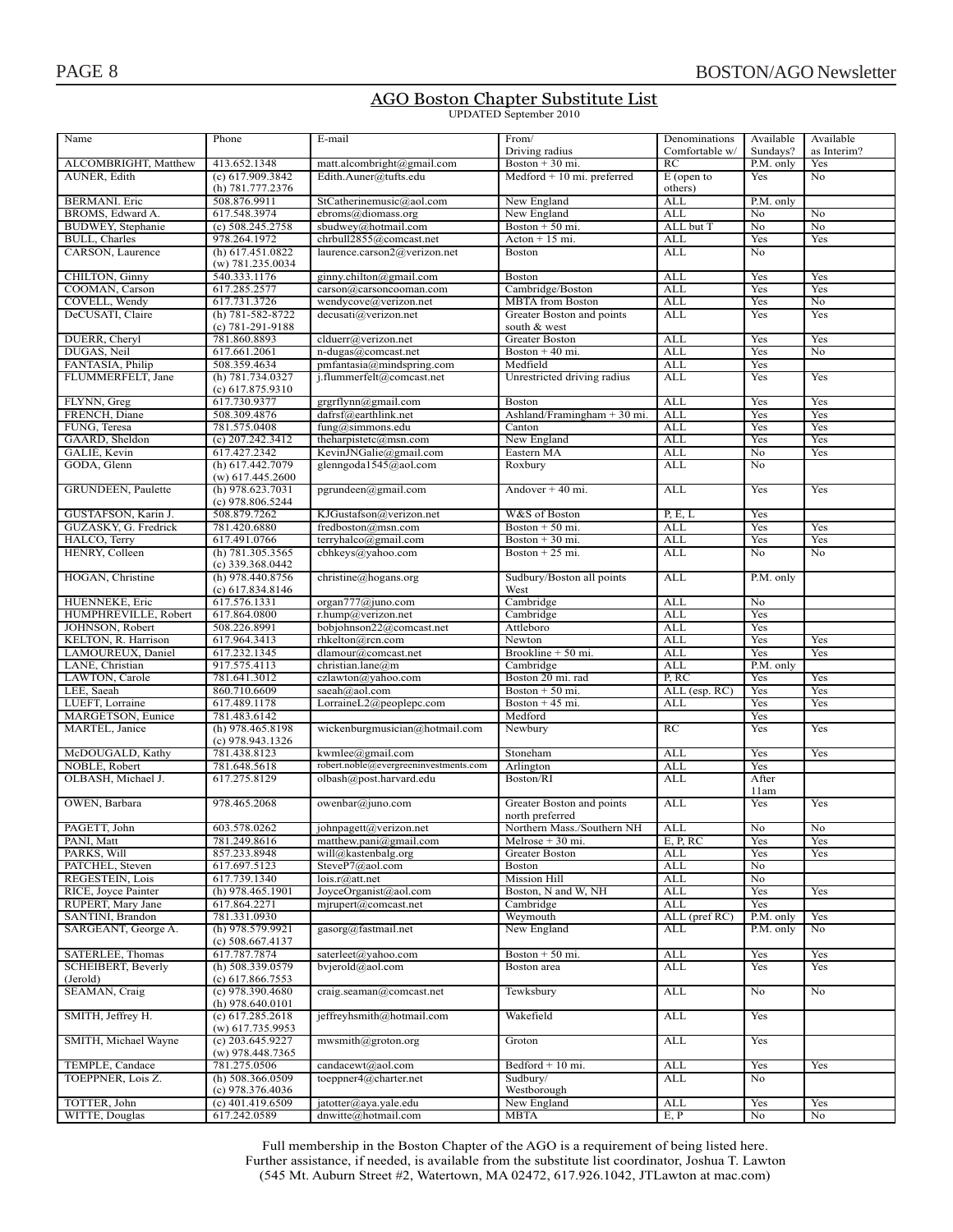### **PLACEMENT OCTOBER, 2010**

 The date in brackets following a church's name shows when the church first requested a listing. Salary is income paid by the church. Services such as funerals (fn) and weddings (wd) with additional fees are estimated as shown.

#### **ORGANIST/CHOIR DIRECTOR**

| Denomination Hours |           | Location      | Name of Church                         | Organ       | Salary        | Est. Add'l Comp       |
|--------------------|-----------|---------------|----------------------------------------|-------------|---------------|-----------------------|
| Episcopal          | $10 - 12$ | Topsfield, MA | Trinity Episcopal Church [08/10]       | Noack       | \$15,000      | $5$ fn/1 wd           |
| Roman Catholic     | 20        | Hamilton, MA  | St Paul Roman Catholic Church [02/10]  | Rodgers     | \$30,000      | $24$ fn/5 wd          |
| UU                 | $12 - 15$ | Belmont, MA   | First Church in Belmont, UU [05/10]    | Casavant    | \$10-\$15,000 | $1$ fn/ $1$ wd        |
|                    | (ass't    |               |                                        |             |               |                       |
|                    | dir.)     |               |                                        |             |               |                       |
| Episcopal          | 20        | Lexington, MA | Church of our Redeemer [09/10]         | Gress-Miles | \$24,000-     | $3 \text{ ft}$ /2 wd  |
|                    |           |               |                                        |             | 26,000        |                       |
| Roman Catholic     | $10-15$   | Nashua, NH    | St Christopher Church [07/10]          | Allen       | $$15,000-$    | $15-20$ fn/10-        |
|                    |           |               |                                        |             | \$20,000      | $15 \text{ wd}$       |
| Episcopal          | 10        | Reading, MA   | Good Shepherd Episcopal Church [07/10] | Olsen       | \$14,500-     | $5 \text{ ft}$ / 4 wd |
|                    |           |               |                                        |             | \$17,500      |                       |
| <b>UCC</b>         | $10-15$   | Belmont, MA   | Plymouth Congregational Church [07/10] | Wissinger   |               |                       |

#### **ORGANIST ONLY**

| Denomination Hours |           | Location      | Name of Church                        | Organ | Salary      | Est. Add'l Comp             |
|--------------------|-----------|---------------|---------------------------------------|-------|-------------|-----------------------------|
| <b>UCC</b>         |           | Lincoln, MA   | First Parish in Lincoln, MA [02/10]   | Noack | \$10,000-   | $10+fn/5-6$                 |
|                    |           |               | [Will consider interim position]      |       | 13,000      | wd                          |
| Episcopal          | $10 - 12$ | Brookline, MA | Church of our Saviour [06/10]         | Allen | \$11-13,000 | $4 \text{ fn}/4 \text{ wd}$ |
| <b>UCC</b>         | 10        | Sharon, MA    | First Congregational Church of Sharon | Roche | \$250/wk    | $4 \text{ ft}/2 \text{ wd}$ |
|                    |           |               | [08/10]                               |       |             |                             |

Please also see postings at www.bostonago.com for contact information regarding these openings. Some churches here may no longer be receiving names but have not notified placement.

The following positions have been filled: St John's Episcopal Church, Sutton, MA; Eliot Church of Newton, MA; Armenian Memorial Church, Watertown, MA.

**LISTING YOUR CHURCH ON THIS PAGE** Contact Janet Hunt, Placement Coordinator, at janet.hunt@sjs.edu.

### Dennis Schmidt

The complete organ works of J. S. Bach

available for free listening and download from

THE GLOBAL BACH COMMUNITY

www.bach-net.org

### Advertising 2010-2011

The back page ad space is only available for the March and June (Summer) issues (at \$85). There is a limit of two back page ads for any one organization per season. Contact the Editor to reserve space.

Inside quarter-page ads are available at any time without reservation for \$25.

*-- The Editor*

### Choral Music Available

Attention, bargain-hunters! College Avenue UMC in Somerville is downsizing its music library, and we have everything from A-Z (i.e. Palestrina to Sleeth). Suggested donation is \$1-5 per title. Average quantity per title is 15-20. Contact Linda Lyster for viewing (617-734-3072 or l1291lyst@verizon.net).